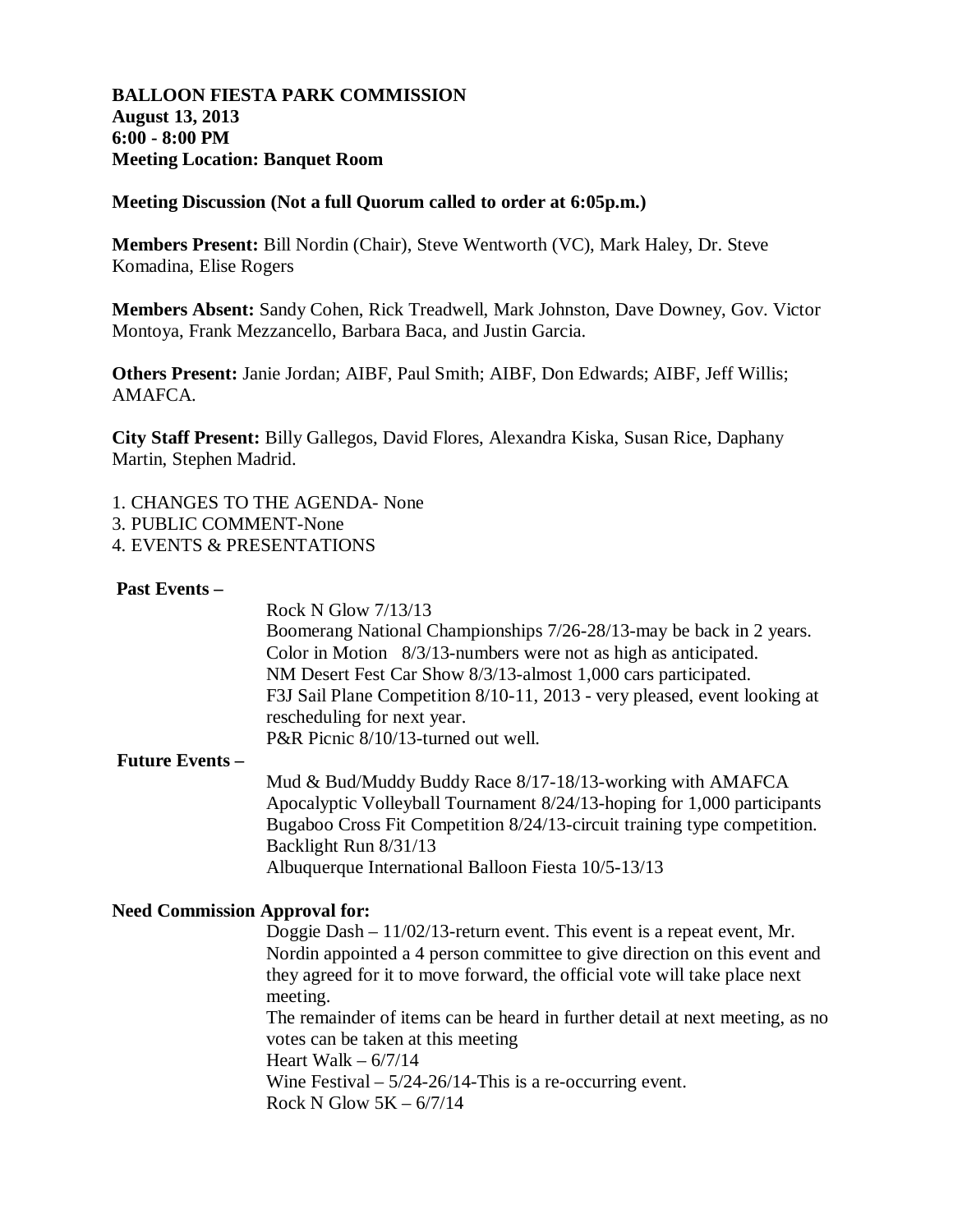# **5. REVIEW OF FEE SCHEDULE**

Handout provided of fees approved in May 2012 by Mr. Nordin. Ms. Rice informed the board she has instructed City staff, Ms. McGivern to take a poll of fees across the city. The closest in price was UNM who charges \$500 a day. The differences between Fiesta on the Green are that UNM is they provide their own Liquor conveyor, and they setup and clean up for the client. Fiesta on the Green charges \$250.00 a day and the client sets up and takes down along with clean up. If City were to offer the same services as UNM Ms. Rice would need to request another employee for the events. Mr. Wentworth doesn't feel we have to charge \$500 but could work with fee's and procedures that what works for us. Ms. Kiska recommended moving \$350 and keeping the same process, and Mr. Nordin opted on possibly raising commercial rate to \$700.00. Mr. Madrid opted to remove the hourly rate. Upper deck Mr. Madrid opted to raise \$200- \$250.00. Continued discussion on pricing, and the available options offered. Ms. Rice would like to revisit fees for the Park. She believes the price is fair, but would like to look at pricing the panels of the field according to the size. Mr. Nordin commented to Ms. Rice that maybe not just square footage of the panels, but look at desirability. He asked Ms. Rice to put something together for next meeting and present to the board. Discussion had on how to price, and to look at desirability of locations across the park.

## **6. REPORTS / UPDATES**

Mr. Flores provided photos of damage that happened during the City's latest storm a few weeks ago. Clean up has been completed. He discussed on how the City will be looking at creating a low flow channel to temporary defer the water which is known as swale. Mr. Willis, with AMAFCA, said his engineers agree and even made the suggestions to the City regarding the swale and have no problem with the city doing this fix on the park. The swale is very low tech and would not be noticeable, Mr. Flores looking at pricing. Mr. Wentworth feels the City grating the pueblo property two years ago changing the water drainage has caused this to happen. He feels the City should look at hill stabilization and drainage issues as requested back in 2006. Mr. Willis is waiting until the City and the Pueblo has monies to address, and build an engineered drainage facility. Discussion on temporary fixes until something can be done.

Mr. Flores reported that they will not be submitting pavilion plans, as the Mayor has concerns with the design, and costs. Because of this delay, it will not happen in 2014. Mr. Flores was not entirely sure what the exact concerns the Mayors had regarding the pavilion, but possibly the cost coming in higher than estimated. Mr. Flores said would need to look at other options strongly. Ms. Kiska said she believes the Mayor would like the project to be closer within the budget, and within the scope. Mr. Wentworth would like to know from the Mayor what his concerns are as the Commission and everyone that has been working on this for months. Discussion started by Mr. Haley on if there are processes in place to avoid the over spending on projects, and plans that are not within scope. Mr. Flores stated the process is being demonstrated now. In a project, we seek to meet the identified scope and design program, with respect to the identified budget. Ideally, both are met. In this case, we are not there yet.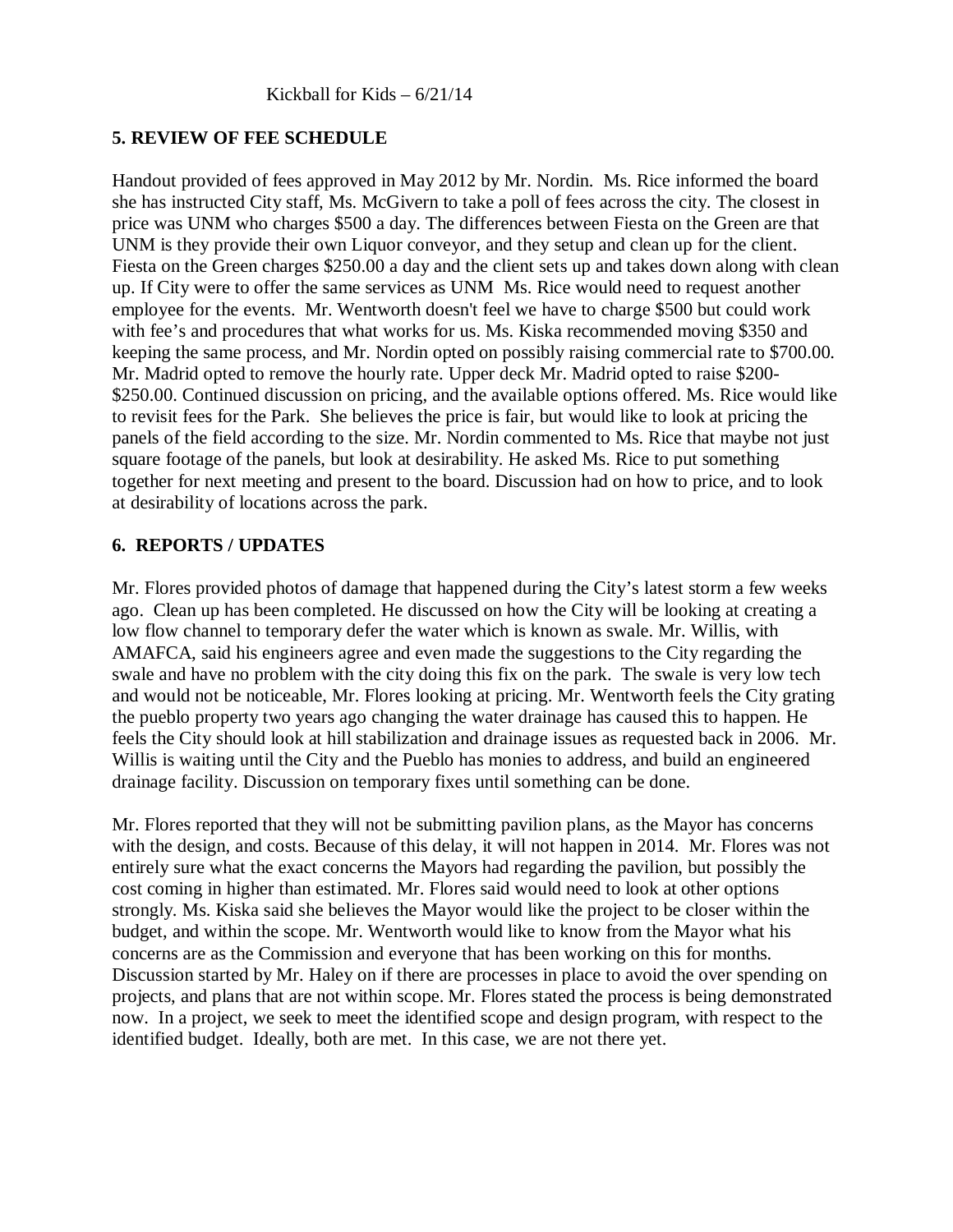# **• Department of Municipal Development**

 **i. Albuquerque International Balloon Fiesta Event Report-**

## **ii. Anderson Abruzzo Albuquerque International Balloon Museum**

## **Past Events-**

New exhibit: "Children of War: Voices for Peace" opened on Sunday, August 4. An artifact called "The Children's Peace Sculpture" is on display in front of the building. Come to the exhibit and find out the heartwarming story behind it! "Stories in the Night Sky" and the ABQ Concert Series has concluded. The final one was last Wednesday, August 7.

# **Upcoming Events-**

Theater project has been stalled, due to the construction costs being higher than expected. We're trying to work out financial details (public/private funding), so we can continue. Unfortunately, it will not be up by Fiesta. Helium problem is ongoing, therefore putting a hold on the moored balloon. We did get a couple of more companies who have expressed an interest, however, so we'll see. Balloon Museum is getting in "Fiesta Mode."

**iii. Environmental Health Department-** Mr. Gallegos said there will be crack sealing up at the Nazareth which is VIP parking, and after Balloon Fiesta going to do a big passive venting system.

#### **Telecommunications Tower update**

#### **iv. Parks & Recreation**

**i. Digital Sign update-**GTC and FOG Signs will be combined into one larger sign. Cost now is \$1,105.00 for electronic sign and new large sign at \$2,648.25. Ms. Kiska offered a handout of what the design would look like. Discussion followed pertaining to the increase in price since the repair of the sign was approval and the fact that the commission hoped the sign would be completed by the Balloon Fiesta

**ii. Income since last meeting & Balance in the account-** Ms. Kiska provided a revenue statement for the commission as requested by Mr. Wentworth, and is still working on getting